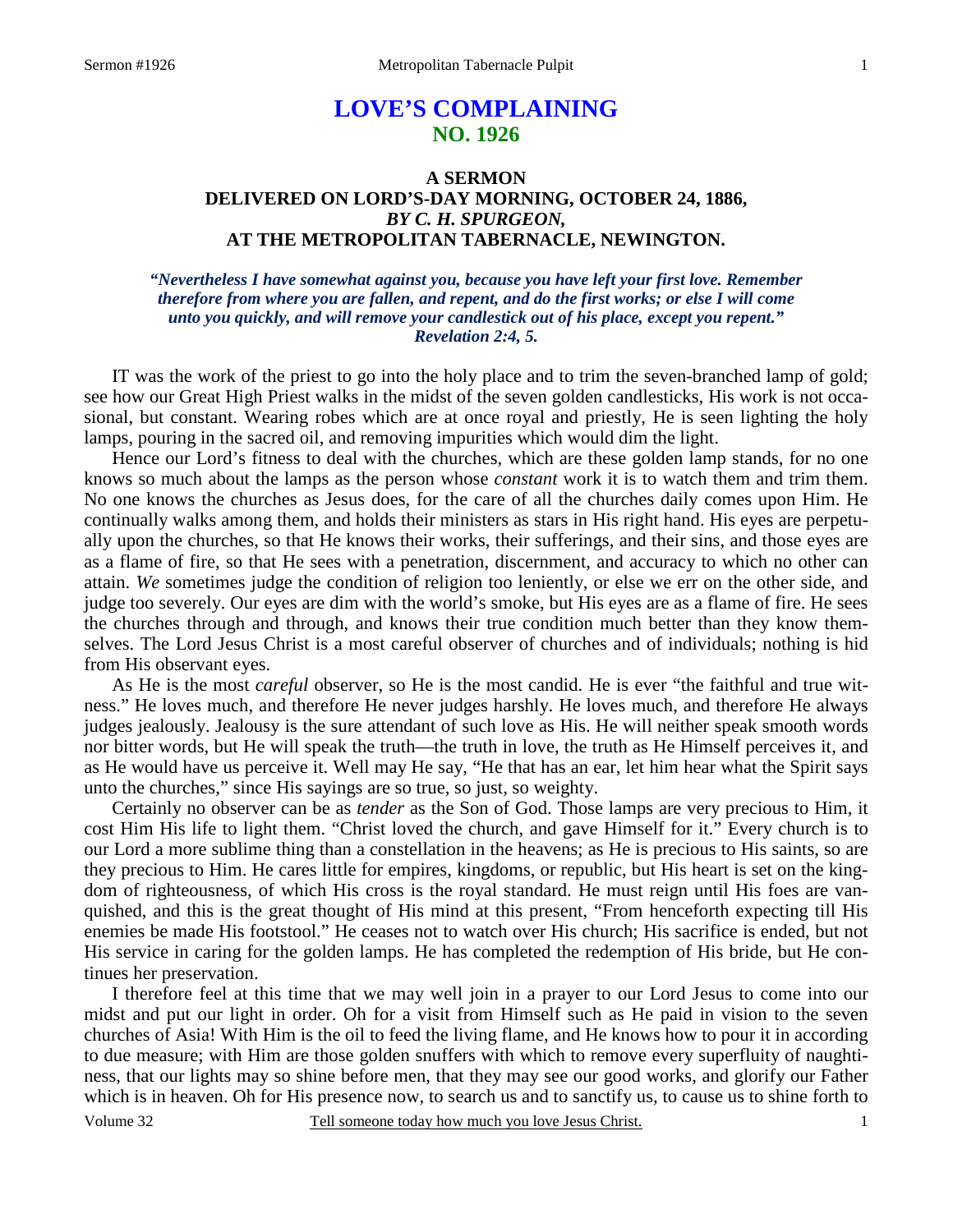His Father's praise! We would be judged of the Lord, that we may not be condemned with the world. We would pray this morning, "Search me, O God, and know my heart: try me, and know my thoughts; and see if there is any wicked way in me, and lead me in the way everlasting." All things are naked and open to the eyes of Him with whom we have to do, and we delight to have it so. We invite you, O great High Priest, to come into this Your sanctuary, and look to this Your lamp this morning.

 In the text, as it is addressed to the church at Ephesus and to us, we note three things. First, we note that *Christ perceives,* "I know your works...nevertheless I have this against you." Secondly, *Christ prescribes,* "Remember, therefore, from where you are fallen, and repent," and so forth. Thirdly, *Christ persuades*—persuades with a threat, "I will remove your candlestick out of its place," persuades, also, with a promise, "To him that overcomes will I give to eat of the tree of life, which is in the midst of the paradise of God." If the Lord Himself is here at this time, our plan of discourse will be a river of life, but if He is not among us by His Holy Spirit, it will be as the dry bed of a torrent which bears the name of "river," but lacks the living stream. We expect our Lord's presence; He will come to the lamps which His office calls upon Him to trim, it has been His custom to be with us, some of us have met Him this morning already, and we have constrained Him to tarry with us.

**I.** First, then, we notice that HE PERCEIVES.

 Our Lord sorrowfully perceives the faults of His church—"Nevertheless I have somewhat against you," but *He does not so perceive those faults as to be forgetful of that which He can admire and accept,* for He begins His letter with commendations, "I know your works, and your labor, and your patience, and how you cannot bear them which are evil." Do not think, my brethren, that our Beloved is blind to the beauties of His church. On the contrary, He delights to observe them. He can see beauties where she herself cannot see them. Where we observe much to deplore, His loving eyes see much to admire. The graces which He Himself creates He can always perceive. When we in the earnestness of selfexamination overlook them, and write bitter things against ourselves, the Lord Jesus sees even in those bitter self-condemnations a life and earnestness and sincerity which He loves. Our Lord has a keen eye for all that is good. When He searches our hearts He never passes by the faintest longing, or desire, or faith, or love, of any of His people. He says, "I know your works."

 But this is our point at this time, that while Jesus can see all that is good, *yet in very faithfulness He sees all that is evil*. His love is not blind. He does not say, "As many as I love I commend," but, "As many as I love, I rebuke and chasten." It is more necessary for us that we should make a discovery of our faults than of our virtues. So notice in this text that Christ perceives the flaw in His church, even in the midst of her earnest service. The church at Ephesus was full of work. "I know your works and your labor, and for My name's sake you have labored, and have not fainted." It was such a laborious church that it pushed on and on with diligent perseverance, and never seemed to flag in its divine mission. Oh that we could say as much of all our churches! I have lived to see many brilliant projects lighted and left to die out in smoke. I have heard of schemes which were to illuminate the world, but not a spark remains. Holy perseverance is a great desideratum. In these thirty-three years we thank God He has enabled us to labor and not to faint. There has been a continuance of everything attempted, and no drawing back from anything. "This is the work, this is the labor," to hold out even to the end. Oh how I have dreaded lest we should have to give up any holy enterprise or cut short any gracious effort! Hitherto the Lord has helped us. With men and means, liberality and zeal, He has supplied us. In this case the angel of the church has been very little of an angel from heaven, but very much of a human angel, for in the weakness of my flesh and in the heaviness of my spirit have I pursued my calling, but I have pursued it. By the help of God I continue to this day, and this church with equal footsteps is at my side, for which the whole praise is due to the Lord, who faints not, neither is weary. Having put my hand to the plow I have not looked back, but have steadily pressed forward, making straight furrows, but it has been by the grace of God alone.

 Alas! Under all the laboring the Lord Jesus perceived that the Ephesians had left their first love, and this was a grievous fault. So it may be in this church; every wheel may continue to revolve, and the whole machinery of ministry may be kept going at its normal rate, and yet there may be a great secret evil which Jesus perceives, and this may be marring all.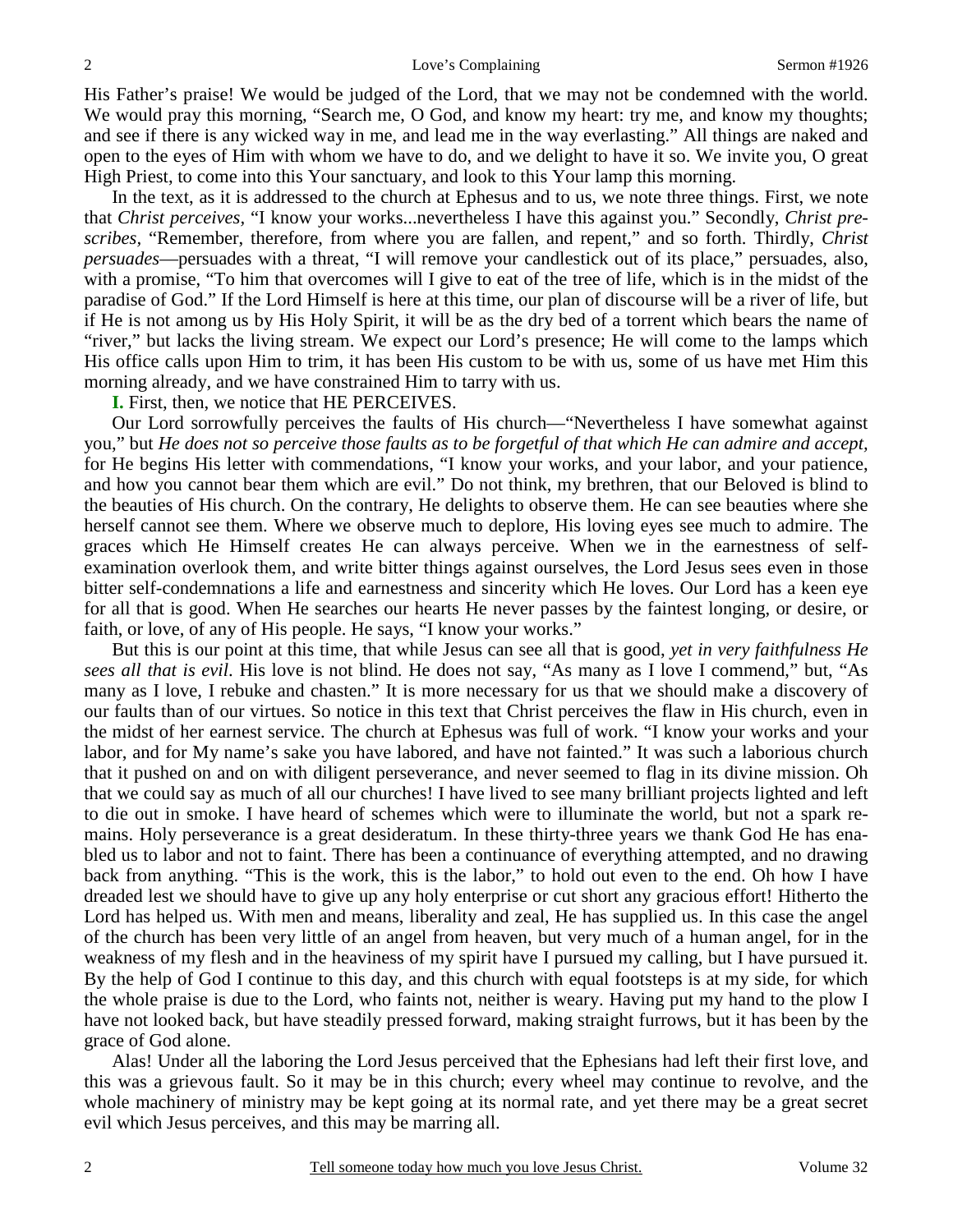#### Sermon #1926 **Sermon #1926** Love's Complaining 3

 But this church at Ephesus was not only laborious; it was patient in suffering great persecution. He says of it, "I know your works and your patience, and how you have borne, and have patience, and have not fainted." Persecution upon persecution visited the faithful, but they bore it all with holy courage and constancy, and continued still confessing their Lord. This was good, and the Lord highly approved it, but yet underneath it He saw the tokens of decline, they had left their first love. So there may seem to be all the patient endurance and dauntless courage that there should be, and yet as a fair apple may have a worm at its core, so may it be with the church when it looks best to the eyes of friends.

 The Ephesian church excelled in something else, namely, in its discipline, its soundness in the faith, and fidelity towards heretics, for the Lord says of it, "how you cannot bear them which are evil." They would not have it, they would not tolerate false doctrine; they would not put up with unclean living. They fought against evil, not only in the common people, but in prominent individuals. "You have tried them which say they are apostles, and are not, and have found them liars." They had dealt with the great ones; they had not flinched from the unmasking of falsehood. Those who seemed to be apostles they had dragged to the light and discovered to be deceivers. This church was not honeycombed with doubt, it laid no claim to breadth of thought and liberality of view; it was honest to its Lord. He says of it, "This you have, that you hate the deeds of the Nicolaitanes, which I also hate." This was grand of them; it showed a backbone of truth. I wish some of the churches of this age had a little of this holy decision about them, for nowadays, if a man is clever, he may preach the vilest lie that was ever vomited from the mouth of hell, and it will go down with some. He may assail every doctrine of the gospel, he may blaspheme the Holy Trinity; he may trample on the blood of the Son of God, and yet nothing shall be said about it if he is held in repute as a man of advanced thought and liberal ideas. The church at Ephesus was not of this mind. She was strong in her convictions; she could not yield the faith, nor play the traitor to her Lord. For this her Lord commended her, and yet He says, "I have somewhat against you, because you have left your first love." When love dies orthodox doctrine becomes a corpse, a powerless formalism. Adhesion to the truth sours into bigotry when the sweetness and light of love to Jesus depart. Love Jesus, and then it is well to hate the deeds of the Nicolaitanes, but mere hate of evil will tend to evil if love of Jesus is not there to sanctify it. I need not make a personal application, but that which is spoken to Ephesus may be spoken at this hour to ourselves. As we hope that we may appropriate the commendation, so let us see whether the expostulation may not also apply to us. "I have somewhat against you, because you have left your first love." Thus I have shown you that Jesus sees the evil beneath all the good, He does not ignore the good, but He will not pass over the ill.

 So, next, *this evil was a very serious one,* it was love declining, "You have left your first love." "Is that serious?" says one. It is the most serious ill of all, for the church is the bride of Christ and for a bride to fail in love is to fail in all things. It is idle for the wife to say that she is obedient, and so forth; if love to her husband has evaporated, her wifely duty cannot be fulfilled; she has lost the very life and soul of the marriage state. So, my brethren, this is a most important matter, our love to Christ, because it touches the very heart of that communion with Him which is the crown and essence of our spiritual life. As a church we must love Jesus, or else we have lost our reason for existence. A church has no reason for being a church when she has no love within her heart, or when that love grows cold. Have I not often reminded you that almost any disease may be hopefully endured except disease of the heart? But when our sickness is a disease of the heart, it is full of danger, and it was so in this case, "You have left your first love." It is a disease of the heart, a central, fatal disease, unless the great Physician shall interpose to stay its progress, and to deliver us from it. Oh, in any man, in any woman, any child of God here, let alone in the church as a whole, if there is a leaving of the first love, it is a woeful thing! Lord have mercy upon us, Christ have mercy upon us, this should be our solemn litany at once. No peril can be greater than this. Lose love, lose all. Leave our first love, we have left strength, and peace, and joy, and holiness.

 I call your attention, however, to this point, that *it was He that found it out*. *"I* have somewhat against you, because you have left your first love." Jesus Himself found it out! I do not know how it strikes you, but as I thought it over, this fact brought tears to my eyes. When I begin to leave off loving Christ, or love Him less than I do, I would like to find it out myself, and if I did so, there would soon be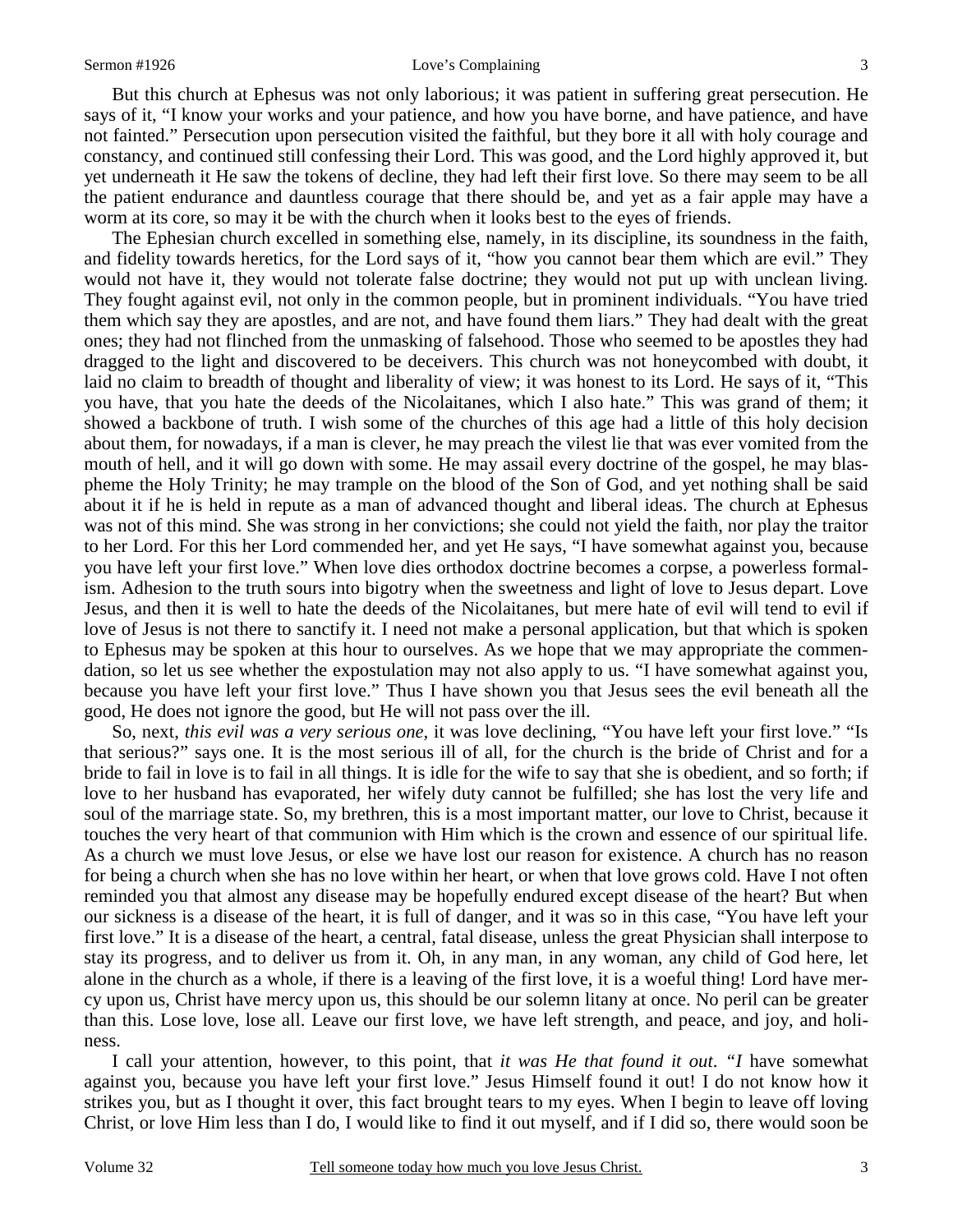a cure for it. But for Him to find it out, oh, it seems so hard, so sad a thing! That we should keep on growing cold, and cold, and cold, and never care about it till the Beloved points it out to us. Why even the angel of the church did not find it out, the minister did not know it, but *He* saw it who loves us so well, that He delights in our love and pines when it begins to fail. To Him we are unutterably dear, He loved us up out of the pit into His bosom, loved us up from the dunghill among beggars to sit at His right hand upon His throne, and it is sorrowful that He should have to complain of our cooling love while we are utterly indifferent to the matter. Does Jesus care more about our love than we do? He loves us better than we love ourselves. How good of Him to care one jot about our love! This is no complaint of an enemy, but of a dear wounded friend.

 I notice that *Jesus found it out with great pain*. I can hardly conceive a greater grief to Him as the husband of His church than to look her in the face and say, "You have left your first love." What can she give Him but love? Will she deny Him this? A poor thing is the church in herself; her Lord married her when she was in beggary, and if she does not give Him love, what has she to give Him? If she begins to be unfaithful in heart to Him, what is she worth? Why, an unloving wife is a foul fountain of discomfort and dishonor to her husband. O beloved, shall it be so with you? Will you grieve Emmanuel? Will you wound your Well-beloved? Church of God, will you grieve Him whose heart was pierced for your redemption? Brother, sister, can you and I let Jesus find out that our love is departing, that we are ceasing to be zealous for His name? Can we wound Him so? Is not this to crucify the Lord afresh? Might He not hold up His hands this morning with fresh blood upon them, and say, "These are the wounds which I received in the house of my friends. It was nothing that I died for them, but ill it is that, after having died for them, they have failed to give Me their hearts"? Jesus is not as sick of our sin as of our lukewarmness. It is a sad business to my heart; I hope it will be sad to all whom it concerns, that our Lord should be the first to spy out our declines in love.

*The Savior, having thus seen this with pain, now points it out*. As I read this passage over to myself, I noticed that the Savior had nothing to say about the sins of the heathen among whom the Ephesians dwelt, they are alluded to because it must have been the heathen who persecuted the church, and caused it to endure, and exhibit patience. The Savior, however, has nothing to say against the heathen, and He does not say much more than a word about those who were evil. These had been cast out, and He merely says, "You cannot bear them which are evil." He denounced no judgment upon the Nicolaitanes, except that He hated them, and even the apostles which were found to be liars, the Master dismisses with that word. He leaves the ungodly in their own condemnation. But what He has to say is against His own beloved, "I have somewhat against *you."* It seems as if the Master might pass over sin in a thousand others, but He cannot wink at failure of love in His own espoused one. "The Lord your God is a jealous God." The Savior loves, so that His love is cruel as the grave against cold-heartedness. He said of the church of Laodicea, "I will spew you out of My mouth." This was one of His own churches, too, and yet she made Him sick with her lukewarmness. God grant that we may not be guilty of such a crime as that!

 The Savior pointed out the failure of love, and when He pointed it out *He called it by a lamentable name*. "Remember therefore from where you are fallen." He calls it *a fall* to leave our first love. Brothers, sisters, this church had not been licentious, it had not gone aside to false doctrine, it had not become idle, it had not been cowardly in the hour of persecution, but this one sin summed up the whole—she did not love Christ as she once loved Him, and He calls this a fall. A fall indeed it is. "Oh, I thought," says one, "that if a member of the church got drunk that was a fall." That is a grievous fall, but it is a fall if we become intoxicated with the world, and lose the freshness of our devotion to Jesus. It is a fall from a high estate of fellowship to the dust of worldliness. "You are fallen." The word sounds very harshly in my ears—no, not harshly, for His love speaks it in so pathetic a manner, but it thunders in my soul deep down. I cannot bear it. It is so sadly true. "You are fallen." "Remember from where you are fallen." Indeed, O Lord, we have fallen when we have left our first love for You.

*The Master evidently counts this decline of love to be a personal wrong done to Himself*. *"I* have somewhat against you." It is not an offense against the king, nor against the judge, but against the Lord Jesus as the husband of the church, an offense against the very heart of Christ Himself. *"I* have somewhat against you." He does not say, "Your neighbor has somewhat against you, your child has some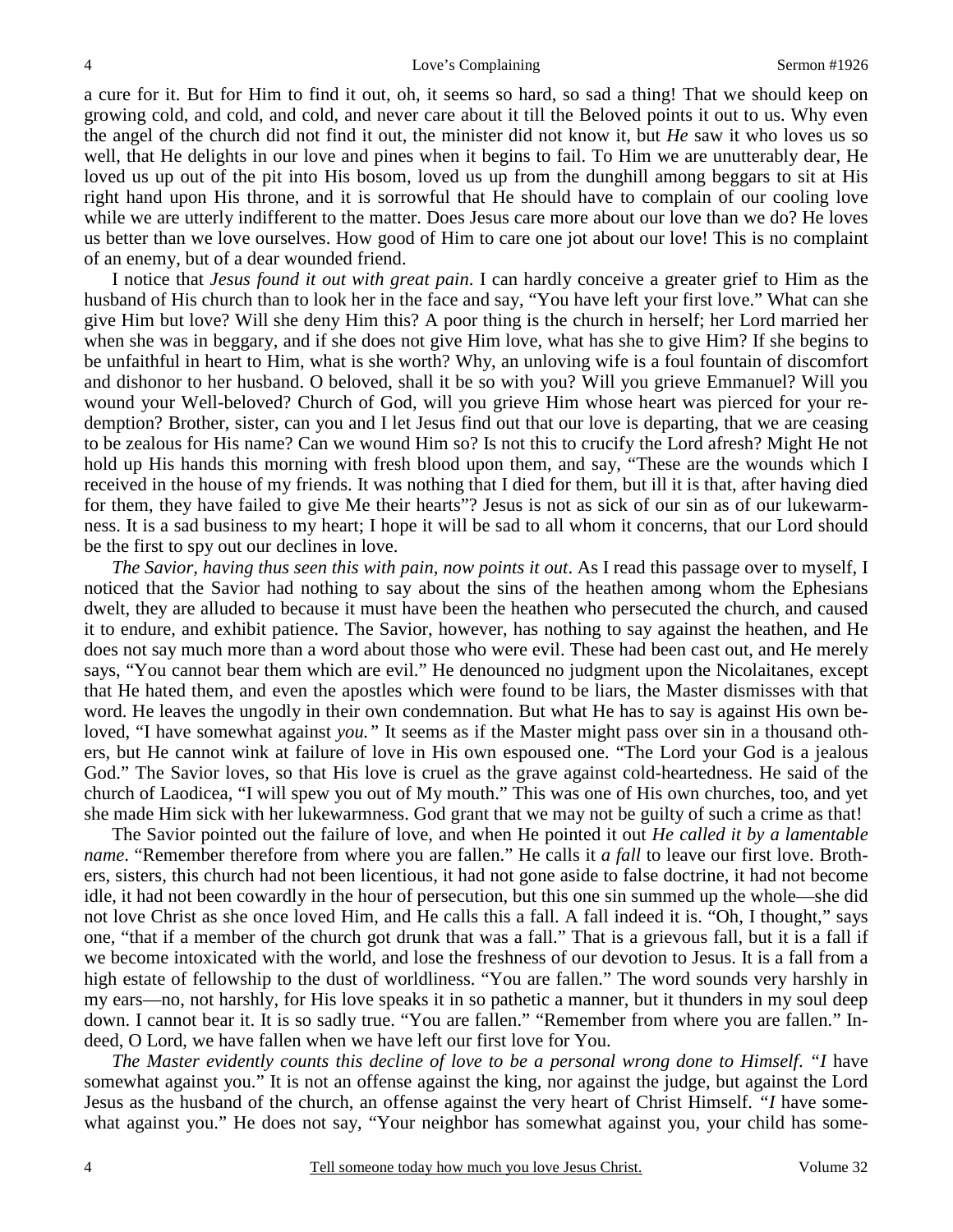what against you, your God has somewhat against you," but "I, I your hope, your joy, your delight, your Savior, *I* have this against you." The word *somewhat* is an intruder here. Our translators put it in italics, and well they might, for it is a bad word, since it seems to make a small thing of a very grave change. The Lord has *this* against us, and it is no mere "something." Come, brothers and sisters, if we have not broken any law, nor offended in any way so as to grieve anybody else, this is sorrow enough, if our love has grown in the least degree chill towards Him, for we have done a terrible wrong to our best friend. This is the bitterness of our offense: Against You, You only, have I sinned, and done this evil in Your sight, that I have left my first love. The Savior tells us this most lovingly. I wish I knew how to speak as tenderly as He does, and yet I feel at this moment that I can and must be tender in this matter, for I am speaking about myself as much as about anybody else. I am grieving, grieving over some here present, grieving for all of us, but grieving most of all for myself, that our Well-beloved should have cause to say, "I have somewhat against you, because you have left your first love."

So much for what our Lord perceives. Holy Spirit, bless it to us!

**II.** And now, secondly, let us note what THE SAVIOR PRESCRIBES. The Savior's prescription is couched in these three words, "Remember," "Repent," "Return."

 The first word is *Remember*. "You have left your first love." Remember, then, what your first love was, and compare your present condition with it. At first nothing diverted you from your Lord. He was your life, your love, your joy. Now you look for recreation somewhere else, and other charms and other beauties win your heart. Are you not ashamed of this? Once you were never wearied with hearing of Him and serving Him. Never were you overdone with Christ and His gospel, many sermons, many prayer meetings, many Bible readings, and yet none too many. Now sermons are long, services are dull, and you must have your jaded appetite excited with novelties. How is this? Once you were never displeased with Jesus whatever He did with you. If you had been sick, or poor, or dying, you would still have loved and blessed His name for all things. He remembers this fondness, and regrets its departure. He says to you today, "I remember you, the kindness of your youth, the love of your espousals, when you went after Me in the wilderness." You would have gone after your Lord anywhere in those days, across the sea, or through the fire, you would have pursued Him, nothing would have been too hot or too heavy for you then. Is it so now? Remember! Remember from where you are fallen. Remember the vows, the tears, the communing, the happy raptures of those days, remember and compare with them your present state.

 Remember and consider that when you were in your first love, that love was none too warm. Even then, when you did live *to* Him, and *for* Him, and *with* Him, you were none too holy, none too consecrated; none too zealous. If you were not too forward then, what are you now—now that you have come down even from that poor attainment? Remember the past with sad forebodings of the future. If you have come down from where you were, who is to tell you where you will cease your declining? He who has sunk so far may fall much farther. Is it not so? Though you say in your heart like Hazael, "Is your servant a dog?" you may turn out worse than a dog yet, yes, prove a very wolf. Who knows? You may even now be a devil! You may turn out a Judas, a son of perdition, and deny your Master, selling Him for thirty pieces of silver. When a stone begins to fall it falls with an ever-increasing rate, and when a soul begins to leave its first love, it quits it more and more, and more and more, till at last it falls terribly. Remember!

 The next word of the prescription is, *"Repent."* Repent as you did at first. The word so suitable to sinners is suitable to you, for you have grievously sinned. Repent of the wrong you have done your Lord by leaving your first love of Him. Could you have lived a seraphic life, only breathing His love, only existing for Him, you had done little enough, but to quit your first love, how grievously have you wronged Him! That love was well deserved, was it not? Why, then, have you left it? Is Jesus less fair than He was? Does He love you less than He did? Has He been less kind and tender to you than He used to be? Say, have you outgrown Him? Can you do without Him? Have you a hope of salvation apart from Him? I charge you, repent of this your ill-doing towards one who has a greater claim upon your love than ever He had. He ought to be today loved more than you did love Him at your very best! O my heart, is not all this most surely true? How ill are you behaving! What an ingrate are you! Repent! Repent!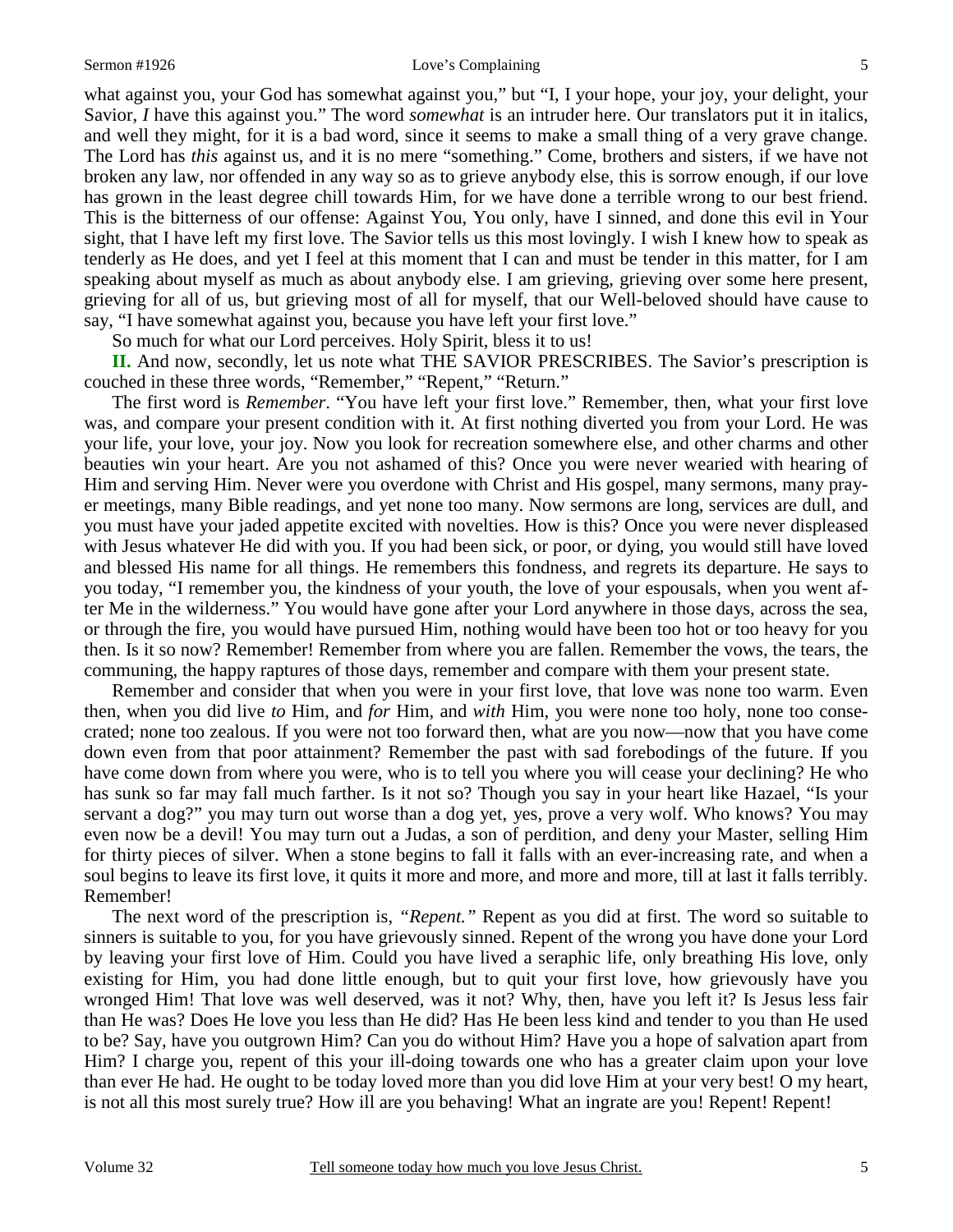Repent of much good that you have left undone through lack of love. Oh, if you had always loved your Lord at your best, what might you not have known of Him by this time! What good deeds you might have done by force of His love! How many hearts might you have won for your Lord if your own heart had been fuller of love, if your own soul had been more on fire! You have lived a poor beggarly life because you have allowed such poverty of love.

 Repent! Repent! To my mind, as I thought over this text, the call for repentance grew louder and louder, because of the occasion of its utterance. Here is the glorious Lord, coming to His church and speaking to her angel in tones of tender kindness. He condescends to visit His people in all His majesty and glory, intending nothing but to manifest Himself in love to His own elect as He does not to the world. And yet He is compelled even then to take to chiding, and to say, "I have this against you, because you have left your first love." Here is a love-visit clouded with upbraiding—necessary upbraiding. What mischief sin has done! It is a dreadful thing that when Jesus comes to His own dear bride He should have to speak in grief, and not in joy. Must Holy Communion, which is the wine of heaven, be embittered with the tonic of expostulation? I see the upper springs of nearest fellowship, where the waters of life leap from their first source in the heart of God. Are not these streams most pure and precious? If a man drinks thereof he lives forever. Shall it be that even at the fountainhead they shall be dashed with bitterness? Even when Christ communes personally with us must He say, "I have somewhat against you"? Break, my heart, that it should be so! Well may we repent with a deep repentance when our choicest joys are flavored with the bitter herbs of regret that our Beloved should have somewhat against us.

 But then He says in effect, *Return*. The third word is this—"Repent, and do the first works." Notice, that He does not say, "Repent, and get back your first love." This seems rather singular, but then love is the chief of the first works, and moreover, the first works can only come of the first love. There must be in every declining Christian a *practical repentance*. Do not be satisfied with regrets and resolves. Do the first works, do not strain after the first emotions, but do the first works. No renewal is as valuable as the practical cleansing of our way. If the life is made right, it will prove that the love is so. In doing the first works you will prove that you have come back to your first love. The prescription is complete, because the doing of the first works is meant to include the feeling of the first feelings, the sighing of the first sighs, the enjoying of the first joys, these are all supposed to accompany returning obedience and activity.

We are to get back to these first works at once. Most men come to Christ with a leap, and I have observed that many who come back to Him usually do so at a bound. The slow revival of one's love is almost an impossibility, as well expect the dead to rise by degrees. Love to Christ is often love at first sight, we see Him, and are conquered by Him. If we grow cold, the best thing we can do is to fasten our eyes on Him till we cry, "My soul melted while my Beloved spoke." It is a happy circumstance if I can cry, "Or ever I was aware, my soul made me like the chariots of Amminadib." How sweet for the Lord to put us back again at once into the old place, back again in a moment! My prayer is that it may be so this morning with any declining one. May you so repent as not merely to feel the old feelings, but instantly to do the first works, and be once more as eager, as zealous, as generous, as prayerful, as you used to be! If we should again see you breaking the alabaster box, we should know that the old love had returned. May the good Master help us to do as well as ever, yes, much better than before!

 Notice, however, that this will require much of effort and warfare, for the promise which is made is "to him that overcomes." Overcoming implies conflict. Depend upon it, if you conquer a wandering heart, you will have to fight for it. "To him that overcomes," says He, "will I give to eat of the tree of life." You must fight your way back to the garden of the Lord. You will have to fight against lethargy, against an evil heart of unbelief, against the benumbing influence of the world. In the name and power of Him who bids you repent, you must wrestle and struggle till you get the mastery over self, and yield your whole nature to your Lord.

 So I have shown you how Christ prescribes, and I greatly need a few minutes for the last part, because I wish to dwell with solemn earnestness upon it. I have no desire to say a word by which I should show myself off as an orator, but I long to speak a word by which I may prove myself a true brother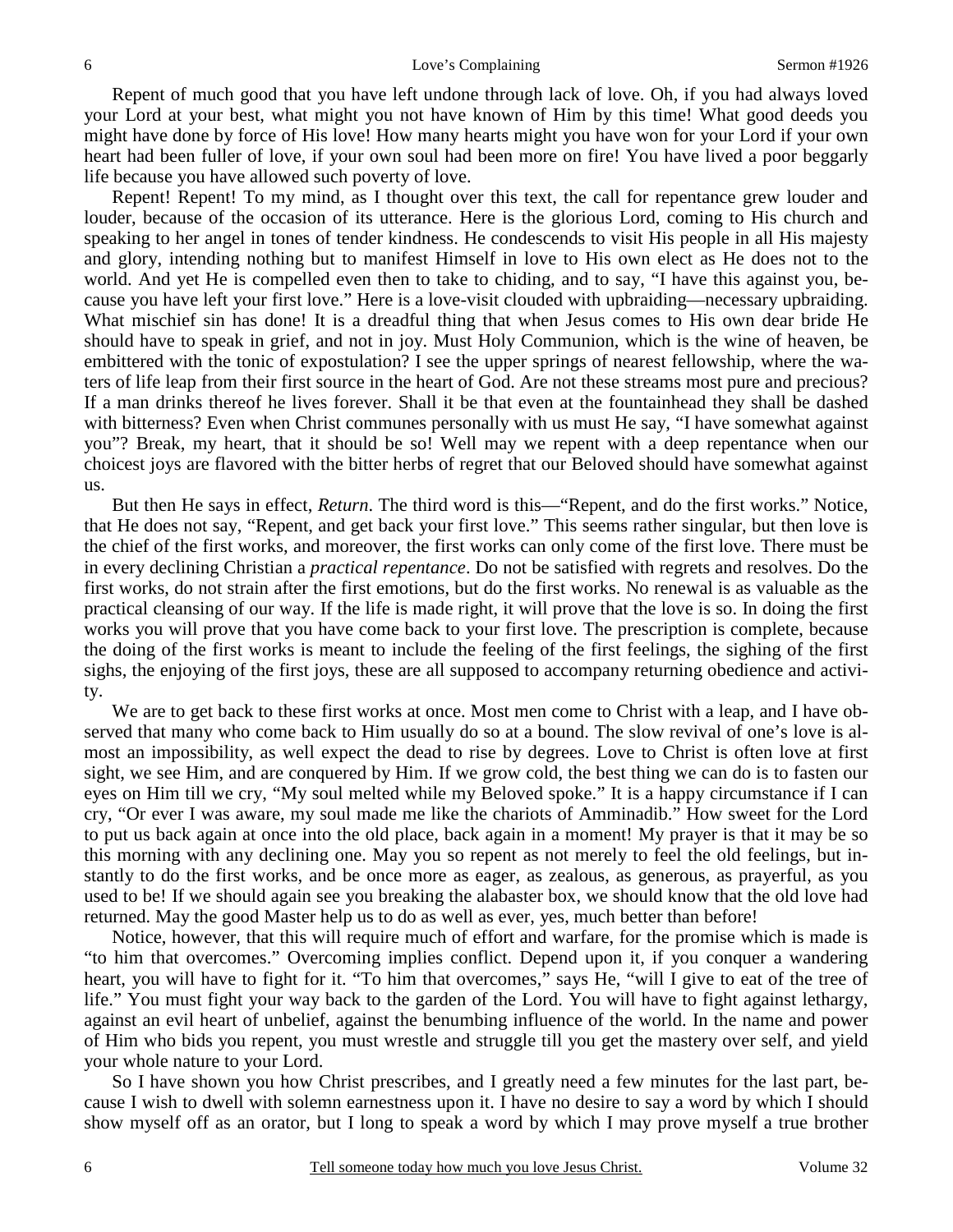pleading with you in deep sympathy, because in all the ill which I rebuke I mourn my own personal share. Bless us, O Spirit of the Lord!

**III.** Now see, brethren, HE PERSUADES. This is the third point; the Lord Jesus persuades His erring one to repent.

 First, He *persuades with a warning,* "I will come unto you," "quickly" is not in the original; the Revised Version has left it out. Our Lord is generally very slow at the work of judgement, "I will come unto you, and will remove your candlestick out of its place, except you repent." This He must do, He cannot allow His light to be apart from love, and if the first love is left, the church shall be left in darkness. The truth must always shine, but not always in the same place. The place must be made fit by love, or the light shall be removed.

 Our Lord means, first, I will take away the comfort of the Word. He raises up certain ministers, and makes them burning and shining lights in the midst of His church, and when the people gather together they are cheered and enlightened by their shining. A ministry blessed of the Lord is a singular comfort to the church of God. The Lord can easily take away that light which has brought comfort to so many, He can remove the good man to another sphere, or He can call him Home to his rest. The extinguisher of death can put out the candle which now gladdens the house. The church which has lost a ministry by which the Lord's glory has shone forth has lost a good deal, and if this loss has been sent in chastisement for decline of love it is all the harder to bear. I can point you to places where once was a man of God, and all went well, but the people grew cold, and the Lord took away their leader, and the place is now a desolation; those who now attend those courts and listen to a modern ministry cry out because of the famine of the Word of the Lord. O friends, let us value the light while we have it, and prove that we do so by profiting by it; but how can we profit if we leave our first love? The Lord may take away our comfort as a church if our first zeal shall die down.

 But the candlestick also symbolizes usefulness; it is that by which a church shines. The use of a church is to preserve the truth, with which to illuminate the neighborhood, to illuminate the world. God can soon cut short our usefulness, and He will do so if we cut short our love. If the Lord is withdrawn, we can go on with our work as we used to do, but nothing will come of it; we can go on with Sunday schools, mission stations, branch churches, and yet accomplish nothing. Brethren, we can go on with the Orphanage, the College, the Colportage, the Evangelistic Society, the Book Fund, and all else, and yet nothing will be affected if the arm of the Lord is not made bare.

 He can, if He wills, even take away from the church her very existence as a church. Ephesus is gone; nothing but ruins can be found. Rome once held a noble church of Christ, but has not her name become the symbol of Antichrist? The Lord can soon take away candlesticks out of their places if the church uses her light for her own glory, and is not filled with His love. God forbid that we should fall under this condemnation! Of Your mercy, O Lord, forbid it! Let it not so happen to any one of us. Yet this may occur to us as individuals. You, dear brother or sister, if you lose your first love, may soon lose your joy, your peace, your usefulness. You, who are now so bright, may grow dull. You, who are now so useful, may become useless. You were once an instructor of the foolish, and a teacher of babes, but if the Lord is withdrawn you will instruct nobody, you will be in the dark yourself. Alas! You may come to lose the very name of Christians, as some have done who once seemed to be burning and shining lights. They were foolish virgins, and before long they were heard to cry, "Our lamps have gone out!" The Lord can and will take away the candlestick out of its place if we put *Him* out of His place by a failure in our love to Him.

 How can I persuade you, then, better than with the warning words of my Master? My beloved, I persuade you from my very soul not to encounter these dangers, not to run these terrible risks, for as you would not wish to see either the church or your own self left without the light of God, to pine in darkness, it is needful that you abide in Christ, and go on to love Him more and more.

*The Savior holds out a promise as His other persuasive*. Upon this I can only dwell for a minute. It seems a very wonderful promise to me, "To him that overcomes will I give to eat of the tree of life, which is in the midst of the paradise of God." Observe, those who lose their first love *fall,* but those who abide in love are made to stand. In contrast to the fall which took place in the paradise of God, we have